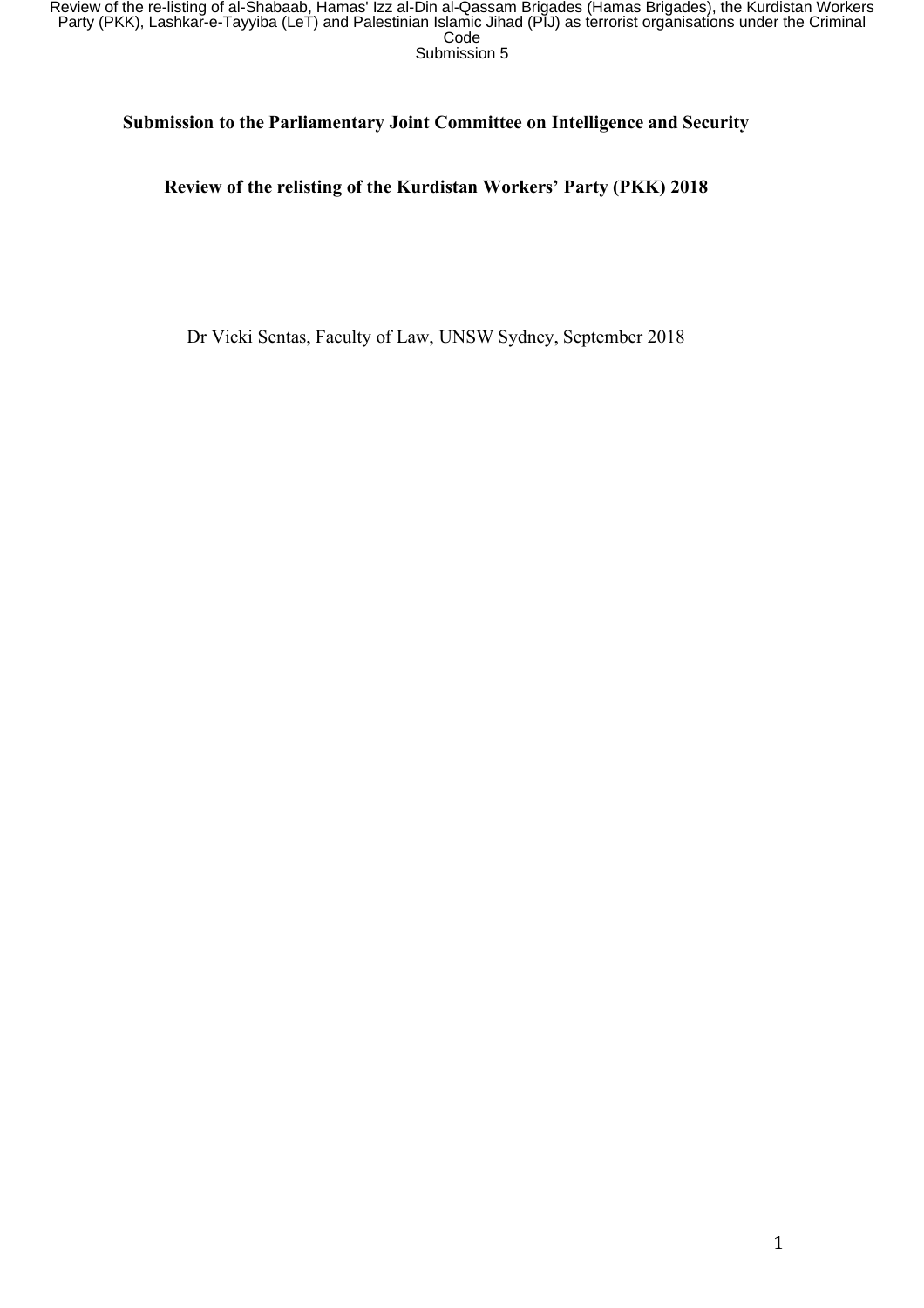## **Introduction**

- 1. Please accept this submission made in my professional capacity as a senior lecturer at the Faculty of Law, UNSW Sydney. My expertise is in counter-terrorism law and policing, including the proscription of terrorist organisations. I have published sociolegal research on the impacts of proscription of the PKK on the Kurdish diaspora in Australia, the United Kingdom and the European Union. <sup>1</sup> I co-published a major study commissioned for the *Berghof Foundation for Conflict Transformation* (Berlin) on the impacts of proscription laws across jurisdictions on the resolution of armed conflicts, including the impacts of listing on the Turkish-Kurdish conflict.<sup>2</sup> My knowledge of the conflict is based on 13 years of research engagement. I have engaged with Kurds across the diaspora, NGOs and mediators who work to resolve armed conflicts and with policy makers in the European Union and United Kingdom.
- 2. My submission is directed to assisting the Committee with the more complex and less understood aspects of the PKK. I also draw on the research evidence to identify the negative impacts of the listing on prospects for resolution of the armed conflict and on Kurds in Australia. I have had the opportunity to review the submission of the Kurdish Community Centres of Victoria and New South Wales and I endorse the recommendations made therein.
- 3. I welcome the opportunity to assist the Committee by providing evidence at hearing.

## **Submission in Summary:**

- 4. My submission is that the Committee recommend to disallow the regulation. The statement of reasons provided by the Minister, the objective evidence and the application of sound principles of merit review endorsed by the Committee in 2004, do not provide a reasonable basis to justify the re-listing of the PKK.
- 5. In summary:

 

i) The statement of reasons discloses no link between the PKK's military conduct and any threat to Australia. No direct connection between the PKK and any threat to Australia takes the listing beyond the objects of the legislation;

<sup>1</sup> Sentas, V (2014) *Traces of Terror: Counter-terrorism law, policing and race*, Clarendon Studies in Criminology, Oxford: Oxford University Press (Chapter 7 on terrorist listing); Sentas, V (2016) 'Policing the Diaspora: Kurdish Londoners, MI5 and the proscription of Terrorist Organizations in the United Kingdom', *British Journal of Criminology*; Sentas, V (2018) 'Terrorist Organization Proscription as Counterinsurgency in the Kurdish Conflict', 30 (2) *Terrorism and Political Violence*. 2 Boon-Kuo, L., Hayes, B., Sentas, V. and Sullivan, G. (2015), *Building Peace in Permanent War: Terrorist Listing and Conflict Transformation*. International State Crime Initiative and Transnational Institute.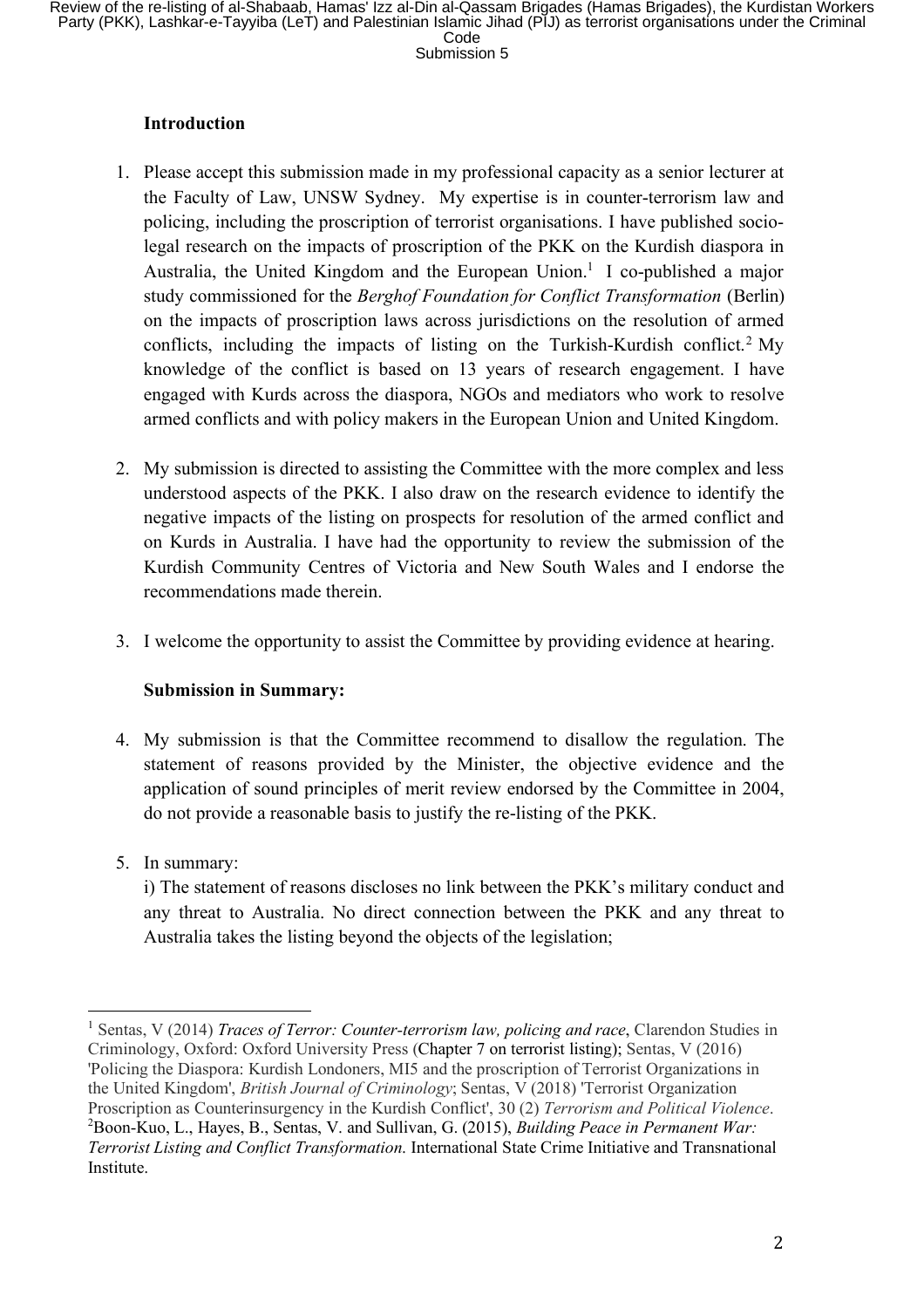ii) During the review period, the Kurdish population in south-east Turkey were subject to systemic violations by Turkey including extrajudicial killings, curfews and displacement. The popular, mainstream and grassroots political Kurdish movement continues to be treated by Turkey as support for terrorism and thousands of Kurds have been detained and prosecuted in recent years for speech acts and non-violent dissent. The context of Turkish state crimes is a relevant consideration for the Committee in understanding why the PKK continues in an armed conflict with Turkey.

iii) In the absence of any threat of the PKK to Australia's security, it is not justifiable that the PKK be listed in order to give effect to the goal of deterring individuals in Australia from giving legitimacy to the PKK. The PKK's political claims for Kurdish and other minority rights, women's rights and broader democratisation in Turkey are objectively legitimate by any measure applied by a liberal democracy. The PKK's political claims have only grown in legitimacy internationally since the PKK was first listed, evident in Australia's defacto cooperation with the PKK and sister organisations in fighting ISIS in Syria and Iraq.

iv) Listing the PKK in practice criminalises its democratic political objectives – objectives that are a necessary condition for restarting the peace process. Australian terrorist organisation offences are constructed in a way that non-violent Kurdish affiliation to the PKK cannot be readily distinguished in law from the HPG's military offensive against the Turkish armed forces.

v) In the absence of any threat of the PKK to Australia's security, the effect of listing is to unreasonably impede the individual rights of Kurds in Australia under international law (including freedom of association, to family life) in the absence of an express legislative intention to do so. The listing also impedes the Kurds' implied freedom of political communication in the Australian Constitution.

vi) Research indicates that the global listing of the PKK contributes to closing off non-military solutions of political engagement for the PKK, further entrenches the armed conflict and makes the conditions for political settlement of the conflict more difficult. The evidence from best practice in conflict resolution is that listing the PKK will make the human cost of the current counter-terrorism approach in Turkey, worse.

vii) Australia has alternatives to listing the PKK in order to better meet Parliament's objectives for achieving peace and security in Turkey. This includes taking a positive role in advocating for a renewed peace process designed to address the root causes of the conflict. A practical first step is for Australia to encourage all the parties to adhere to International Humanitarian Law (IHL) in order to protect civilians and prevent further violence.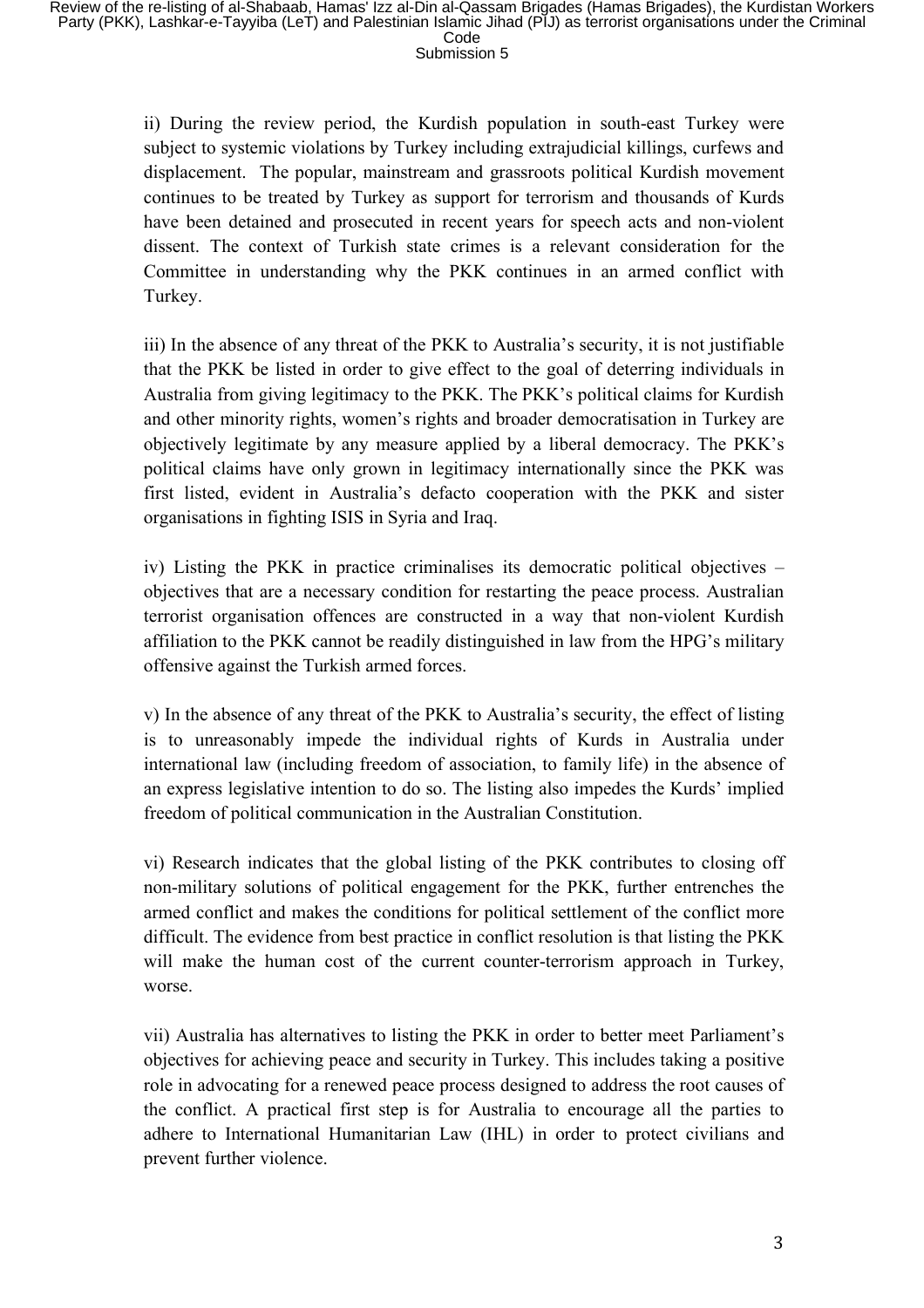#### **Criteria for review of the listing**

- 6. In its 2015 review the Committee recommended that the PKK should remain listed because it ultimately met the statutory thresholds established in s102.1 of the *Criminal Code*. Proscription is an extraordinary executive power that undermines key principles of criminal responsibility. The Committee has the opportunity to provide effective limits to the proscription power. As the Committee has previously noted, the breadth of s102.1 means that many hundreds of organisations could meet the definition of 'terrorist organisation'. But only a select number of organisations of the many more that could meet the statutory criteria have been listed. The decision to proscribe on the basis of s102.1 is necessarily one that should be limited by relevant considerations and reasonable grounds.
- 7. The non-statutory criteria (or ASIO criteria) are important considerations that ought to be applied to limit which organisations are listed, in order to ensure that listing meets the legislative objective of protecting Australia's security. I consider the key ASIO criteria below.
- 8. The Committee's assessment of the causes of the armed conflict in Turkey is a fundamental, overarching consideration that directly relates to the application of the ASIO criteria. In the absence of a demonstrable PKK threat to Australian security, the ulterior political goal of proscription is implied to be to deter and end political violence, wherever it be in the world. I submit that deterring political violence anywhere in the world regardless of the existence of a threat to Australian security, is not the legislative intent of the Australian proscription regime. Investigating the root causes of the PKK's political violence are however, necessary considerations in the Committee's determination of whether there are reasonable grounds for the listing.

## **The cause of the armed conflict between Turkey and the PKK**

- 9. I concur with the material on the conflict provided to the Committee by the Kurdish Community Centres. There is some discussion in the 2006 listing review on the history and origins of the conflict. My submission is intended to supplement the Committee's understanding of key facets of the conflict and to note relevant considerations relating to the conflict.
- 10. The established cause of the armed conflict is Turkey's historic and continuing suppression of Kurdish aspirations for self-determination through the repression and assimilation of Kurdish identity. The historical record is well established.3 The reason

<sup>3</sup> See for example, Kahraman, A. (2007), *Uprising, Suppression, Retribution: The Kurdish Struggle in Turkey in the Twentieth Century* (Trans. A. Penny). Taderon Press; Gunter, M. (2008), *The Kurds*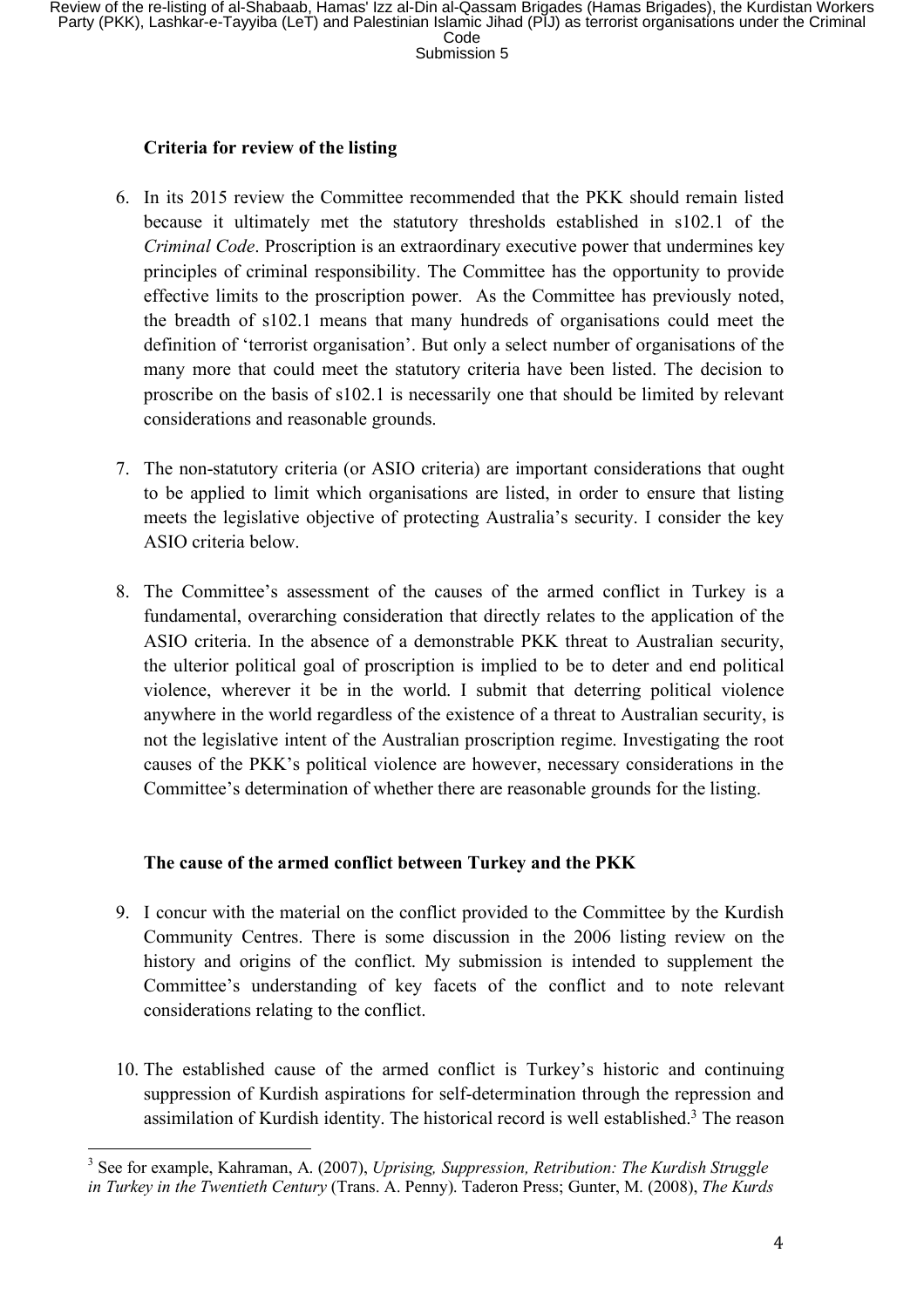for the PKK's continued engagement in military combat with the Turkish Armed Forces is Turkey's continuing suppression of Kurdish rights and serious, widespread crimes against the Kurdish people. The Committee has in past reviews given some recognition that the PKKs military conduct is pursued in furtherance of selfdetermination and in resistance against oppression.

- 11. Turkey has long defined the PKK as a terrorist organisation since the beginning of the PKK's guerrilla conflict with the Turkish Armed Forces in 1984. The ban of the PKK functioned as a key plank in Turkey's counterinsurgency strategies to eliminate the PKK, which intensified in the 1990's, including expansive counterterrorism laws targeted to Kurdish identity, emergency rule and the repression and control of Kurdish populations in the south-east.
- 12. Turkey's counterinsurgency strategy against the PKK relied upon targeting the Kurdish population as a whole, with laws and prosecution strategies that formalised the indistinction between civilians and guerrillas that have re-escalated in the present day. The banning of organisations was integral in repressing and targeting the Kurdish populations support for political causes. The earliest prosecution of individuals for Kurdish separatism related to organizations were for charges of carrying out communist propaganda for the Workers Party of Turkey, in 1971. Leftist and Kurdish political parties began to be closed down by the Constitutional Courts as 'terrorist fronts', a patterned strategy that continued throughout the decades to the present.4
- 13. The *Act to Fight Terrorism (Anti-Terror Act), 1991* formalised a dual legal system in Turkey, restricting the civil rights of civilian Kurds and constituting them as apriori terrorist. The legal designation of the PKK as a terrorist organisation under Article 5 of the *Anti-Terror Act 1991* was integral to the mass criminalisation of the Kurds in this period*.* Lengthy imprisonments were given to thousands of Kurds imputed as PKK supporters in jails notorious for the routine use of torture and extra-judicial killings<sup>5</sup> Thousands of Kurdish refugees sought asylum during the heightened repression of the 1980's and 1990's, including to Australia.
- 14. Still today, Turkey does not distinguish between Kurdish civilians and guerrillas in its criminal detentions and prosecutions relating to the ban of the PKK, a situation that has become much worse since the failed coup and the rise of authoritarian repression against Turkish civil society more broadly. This important context is not

<u> 1989 - Andrea Santa Alemania, amerikana amerikana amerikana amerikana amerikana amerikana amerikana amerikana</u>

.

*Ascending: The Evolving Solution to the Kurdish Problem in Iraq and Turkey*. Palgrave MacMillan; Yildiz, K. and Breau, S. (2010), *The Kurdish Conflict: International Humanitarian Law and Post-Conflict Mechanisms*. Routledge.

<sup>4</sup> Yildiz and Breau above n 3.

 $<sup>5</sup>$  Kahraman, above n 3; Gunter, above n 3.</sup>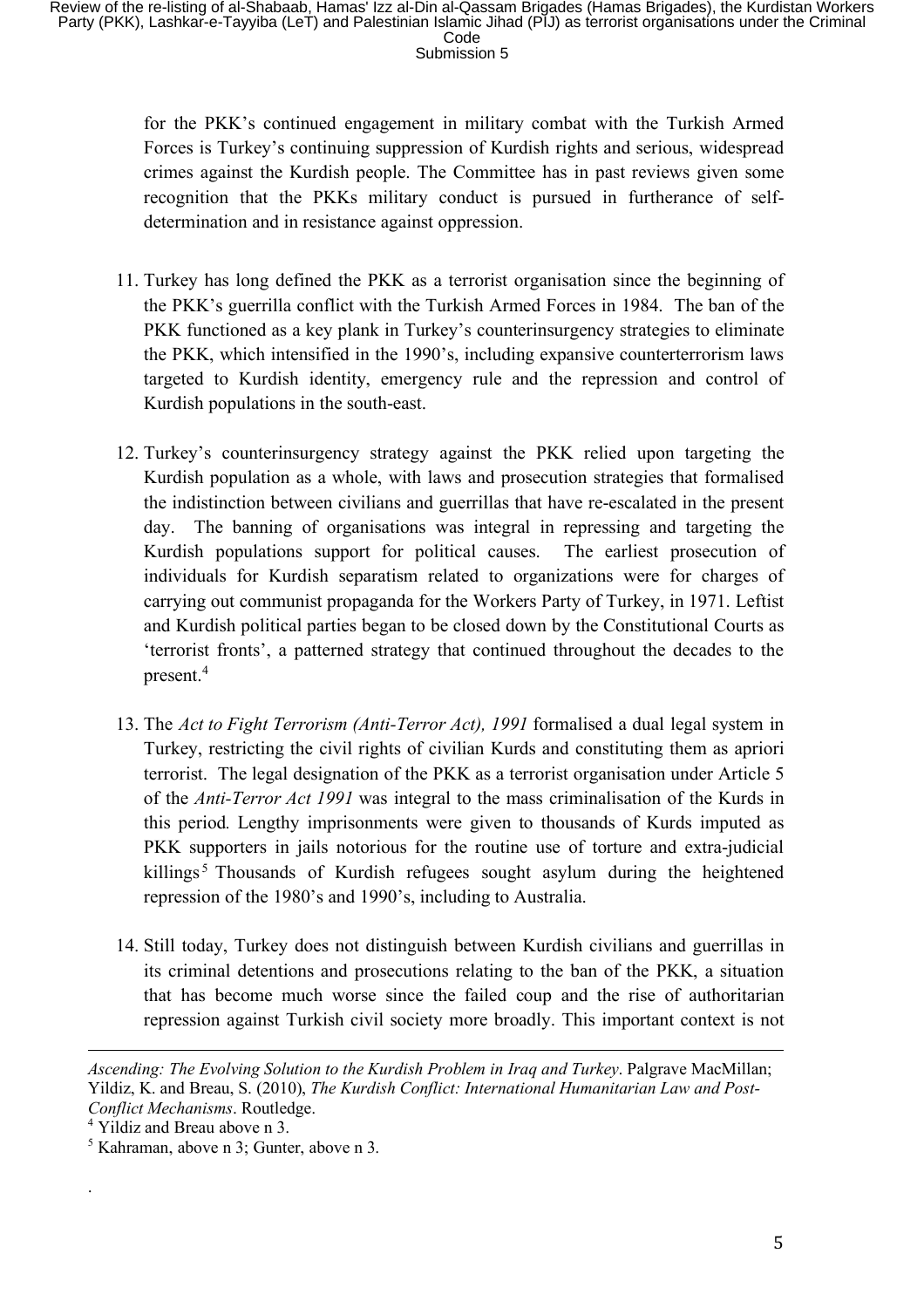considered in the 2018 Statement of Reasons. The Minister does not give consideration to the root causes and continuing role of Turkey in sustaining the armed conflict.

- 15. The cause of the armed conflict is a relevant consideration for the Committee's review. The conflict between Turkey and the PKK is a non-international armed conflict governed by the Geneva Conventions. International Humanitarian Law (IHL) and the Law of Armed Conflict provide the proper means to regulate the armed conflict and ensure that hostilities against civilians are designated as war crimes. I refer to the Kurdish Community Centres' submissions, which outline the relevance of IHL to this review in detail.
- 16. Turkey's escalated military offensive from 2015 against the Kurds in the south-east of the country, provides a critical context for the Committee's deliberations. I refer to the evidence outlined in the Kurdish Community Centres' submissions. I also refer the Committee to the March 2018 verdict of the Permanent People's Tribunal on Turkey and the Kurds.<sup>6</sup> The Tribunal found on the evidence that Turkey had committed war crimes in the cities of Cizre, Sirnak, Nusaybin and Diyarbakir. Considering Turkey's 'Collapse Plan', proposed at a National Security Council meeting on October 30, 2014, the Tribunal found:

The Collapse Plan called for Kurdish settlements to be destroyed, repopulation suppressed and pacification to be obtained by mass destruction, arrests and evacuations. During this Plan of suppression, many thousands of Kurds were killed, wounded and arrested with some 150-300,000 survivors removed prior to bombing. This plan employed in the four cities mentioned above was intended to paralyse and neutralise the PKK Kurdish response during 2015-2016.<sup>7</sup>

17. The very real prospect that continuing to list the PKK contributes to an environment where Turkey's state crimes are given tacit approval as a counter-terrorism measure, is a critical consideration for the Committee. Giving due consideration to Turkey's state crimes, and the role of these crimes in fostering the continuation of the conflict is relevant to whether the Minister has listed the PKK on reasonable grounds.

# **ASIO criteria – ideology: The PKK and the relationship to the Kurds**

 

18. The PKK's ideology is one of the ASIO criteria relevant to determining whether it is an organisation which ought to be listed. I address the context of the PKK's ideology

<sup>6</sup> "The Permanent Peoples' Tribunal (PPT) was established in Bologna in 1979 as a direct continuation of the Russell Tribunals on Vietnam (1966–67) and Latin America (1973–76). As declared in its Statute, the Tribunal's competence extends to serious and systematic violations of the rights of peoples, whether committed by States, by authorities other than States, or by private groups or organizations." http://tribunal-turkey-kurds.org/index.php/quest-ce-que-le-tpp/

<sup>7</sup> Verdict, *Permanent People's Tribunal on Turkey and the Kurds*, March 2018. http://tribunal-turkeykurds.org/index.php/the-verdict-2/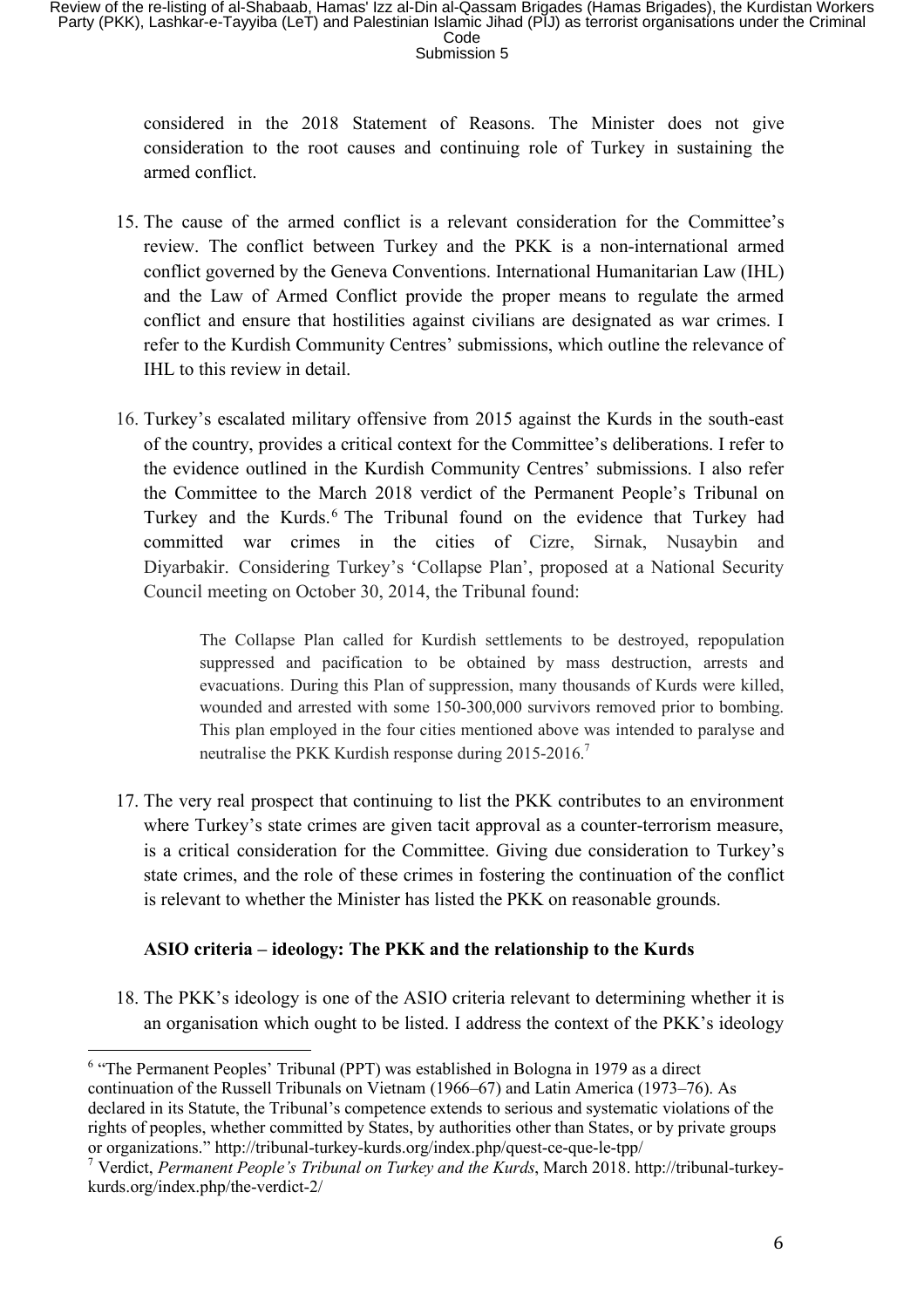more broadly in relation to the PKK as a social movement to assist the Committee in applying this criteria, not least because it is relevant to also understanding the impact of the listing on Kurds in Australia.

19. The PKK are comparable to no other non-state armed actor, both in structure, culture or politics. The PKK began with a classic Marxist-Leninist party structure in 1978 but has diversified into a multifaceted and complex organisation, described as a 'party-complex':

> … a formation of parties and organizations comprising several parties (including the PKK as a party), a co-party which separately organizes women, sister parties in Iraq (PCDK), Iran (PJAK) and Syria (PYD) and guerrilla forces related to these parties. Next to this cluster of parties, the PKK established institutions through which integration and co-ordination of political practices take place.<sup>8</sup>

- 20. The PKK is comprised of several political manifestations, with some being legislative and others executive in function. There are broad based, participatory local and regional councils with umbrella assemblies and there is a National Congress of Kurdistan (KNK), pan with representatives from all over the world. Importantly, the PKK are a popular, grassroots social movement of diverse forms of assembly with mainstream support amongst Kurds in Turkey and in the diaspora.
- 21. The complexity of understanding the PKK is not only at the level of political organisation. 'The PKK' also reflects an idea and an aspiration for Kurdish identity and democratic freedom that has evolved through the economic, cultural, sociopolitical dynamics of the conflict itself.<sup>9</sup> The PKK is intricately woven through Kurdish political identity, historic and contemporary social relations and is also central to understanding the Kurdish diaspora's connection to the PKK. 10
- 22. PKK expert Vera Eccarius-Kelly, identifies how the PKK 'reinforces the idea of ethnic membership that bonds diaspora Kurds to the larger cause of Kurdish political social and cultural rights'.<sup>11</sup> As well as an armed group within a 'party-complex', it is this conception of the PKK as a social movement generated by an existential and collective investment by the Kurds in their survival as a people, which is banned by

<sup>8</sup> Jongerden, J. and Akkaya, AH. "Democratic Confederalism as a Kurdish Spring: The PKK and the Quest for Radical Democracy" in Mohammed M.A. Ahmed and Michael M. Gunter (eds.), *The Kurdish Spring* (Mazda Publishing: Costa Mesa, CA, 2013), 165-166.

<sup>9</sup> Marcus, A. (2007) *Blood and Belief: The PKK and the Kurdish fight for independence* (New York University Press).

<sup>&</sup>lt;sup>10</sup>Mojab, S. and Gorman, R. (2007), 'Dispersed Nationalism: War, Diaspora and Kurdish Women's Organizing*'*, *Journal of Middle East Women's Studies,* 3/1: 58-85; Soguk, N. (2008), 'Transversal Communication, Diaspora and the Euro-Kurds', *Review of International Studies*, 34/S1: 173-192; Eccarius-Kelly, V. (2002), 'Political Movements and Leverage Points: Kurdish Activism in the European Diaspora', *Journal of Muslim Minority Affairs*, 22/1: 91-118.

 $11$  Eccarius-Kelly, above n 7, 94.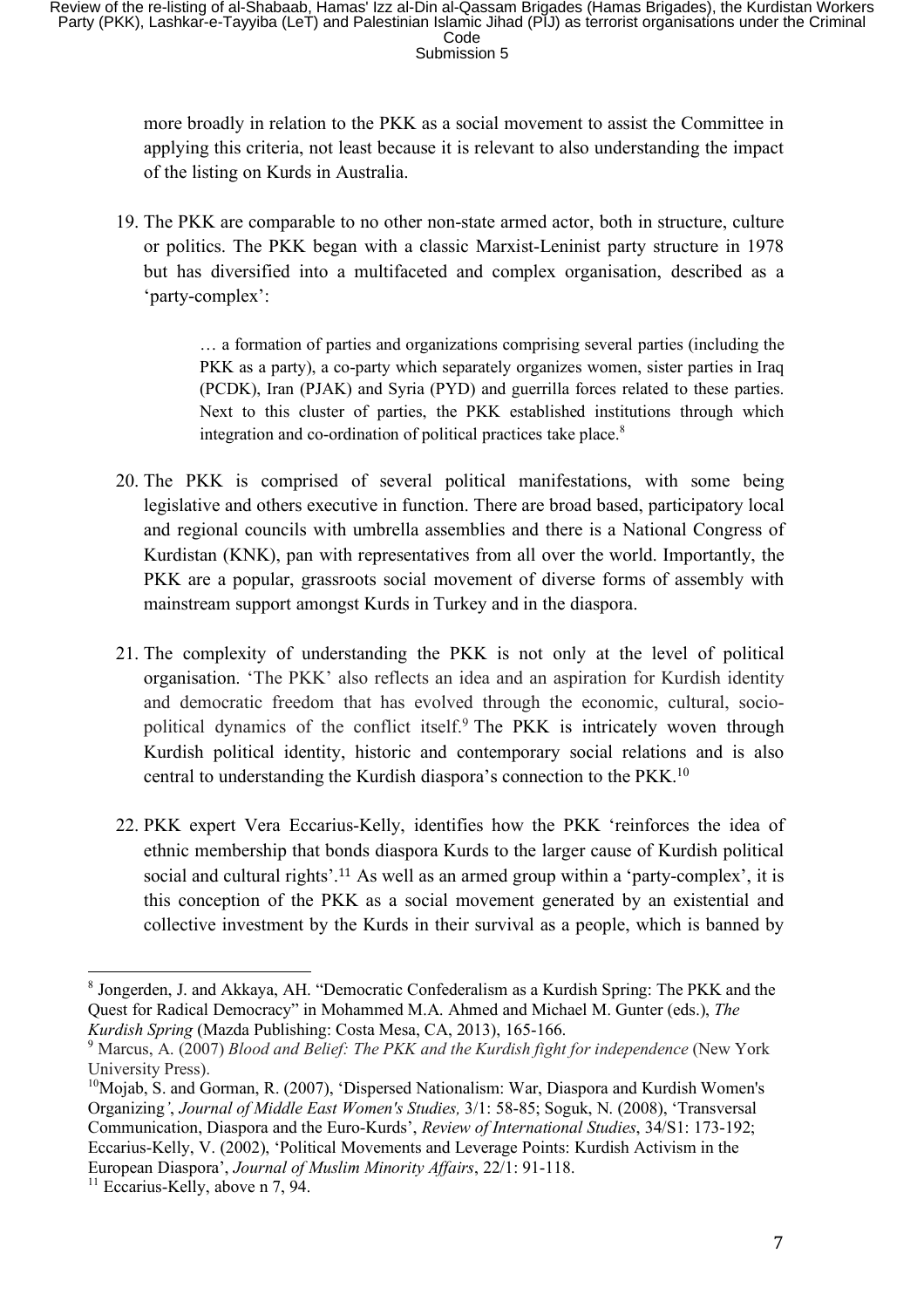the Australian listing. The importance of an accurate characterisation of the PKK cannot be overstated for appreciating the deleterious impact of the listing on the Kurds.

23. The PKK is listed in the regulation with 23 additional names, as 'other names the PKK is known as', presumably provided by Turkey. The list of 'pseudonyms' seeks to define the PKK but the boundaries are unclear. The scope and context of the PKK as defined in the Regulation is a relevant consideration for the Committee in ensuring a potentially very large number of people are not criminalised. Journalist, Ezgi Basaran identifies that the PKK changed names:

> ..first, out of a desire to reinvent and adapt the organisation through different ideological phases. Second, *it wishes to accommodate as many people as possible within the movement*. It is difficult to involve non-violent activists and public figures in an armed group but easier to do so through different assemblies and organisations.'(emphasis added)<sup>12</sup>

Who and how many people are imputed through the scope of the Regulation to be PKK by Turkey and targeted as 'terrorist'?

- 24. The Minister's reliance on Turkey's characterisation of the PKK is also contentious because of the inclusion of the TAK/Kurdish Freedom Falcons/Kurdish Liberation Hawks as a pseudonym of the PKK. Turkish security sources characterise the TAK to be a PKK front that targets civilians on behalf of the PKK so it can plausibly deny responsibility. Whether the TAK is controlled by the PKK or if it is a separate organisation that the PKK does not exert control over, is contested amongst security experts and many argue it is unclear.<sup>13</sup> The evidence for characterising the TAK as part of the PKK in the Regulation would need to be carefully identified and considered by the Committee.
- 25. The connection between the Kurdish people and the PKK is two-fold. First, without the PKK's guerrilla campaign the Kurds understand they would have been subject to genocide and complete assimilation. Second, since the early 2000's the PKK has developed its political program for democratisation both as a Kurdish social movement as well as calls for democracy across Turkish society. Kurds express hope in the potential for a democratic Kurdish movement to peacefully resolve the conflict.
- 26. In 2005 the PKK adopted principles developed by Abdullah Oclan, he called 'democratic autonomy' and 'democratic confederalism' in a significant move towards direct democracy that do not involve taking state power. As Jongerden and Akaya explain: 'Democratic autonomy refers to practices in which people produce and reproduce the necessary and desired conditions for living through direct engagement and collaboration with one another'… 'Democratic confederalism can be

<sup>12</sup> Basaran, E. (2017) *Frontline Turkey: The Conflict at the heart of the Middle East* (LB Tauris), 34. <sup>13</sup>For example, Eccarius Kelly, V. (2011) *The Militant Kurds: A Dual Strategy for Freedom* (Praeger, California) 198-199.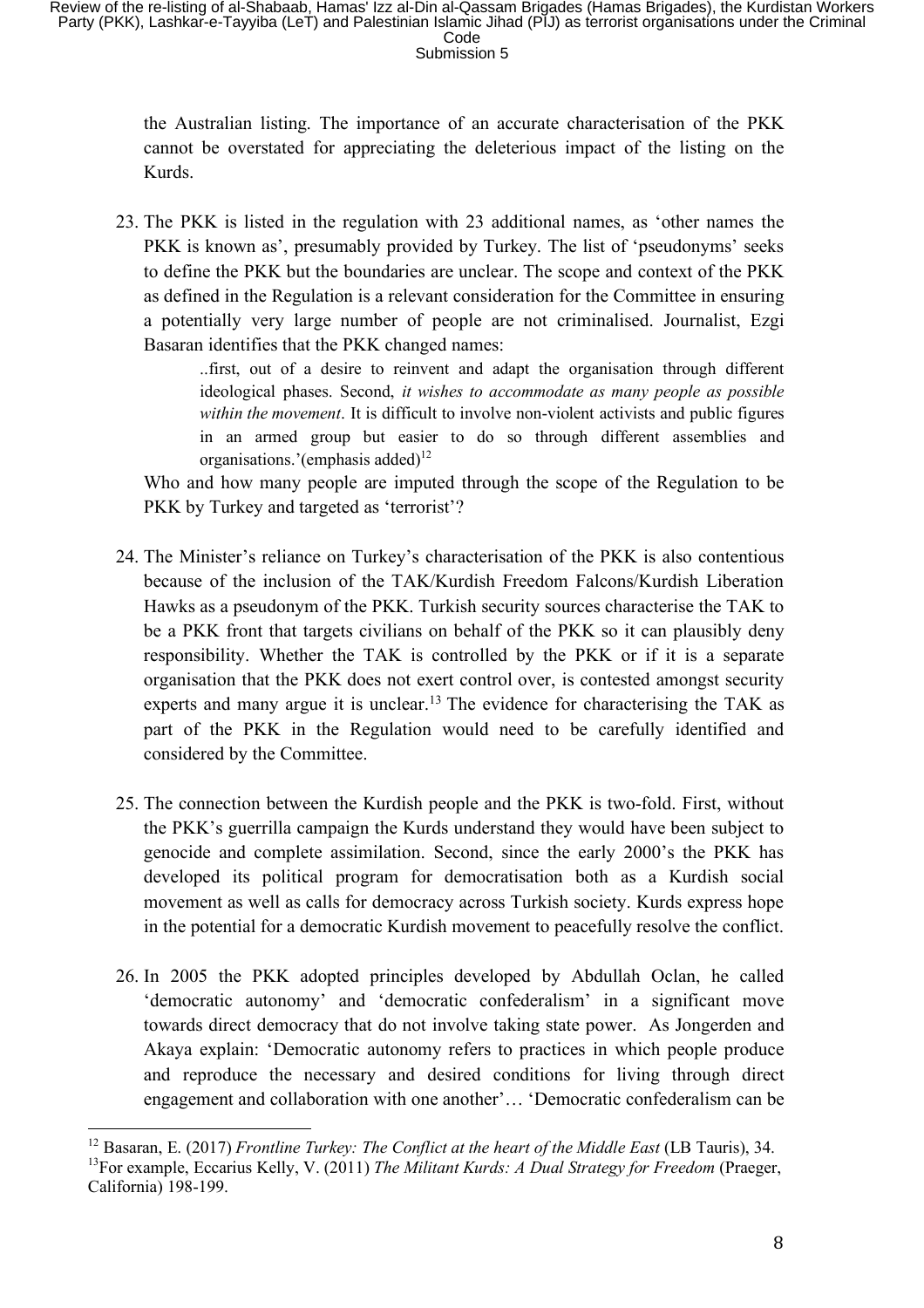characterized as a bottom-up system for self-government.'14 In 2005 the Kurdistan Communities Union (KCK), was established as a societal organisation to coordinate this new grass roots self-organisation. <sup>15</sup> The KCK manifests as a network of participatory local people's assemblies at the level of villages and towns. The KCK's grounding in civil society has been understood by experts to be integral to the future transformation of the PKK away from military combat to an entirely political formation.<sup>16</sup>

- 27. The political context of how Turkey responded to the PKK's democratisation is important. From 2009 Turkey renewed a program of mass arrest and prosecution of Kurdish civil society in a continuing operation against the KCK. Turkey saw the KCK as the urban expression of the PKK, and charged it with aiming to create a 'parallel state'. Between 2009 and 2013 official figures from Turkey indicate it prosecuted almost 40 000 people for offences of membership of a terrorist organisation; aiding and abetting a terrorist organization; and attempting to destroy the country's unity and integrity.17 The mass arrests were intended to disrupt the political appeal of the KCK as a social movement.<sup>18</sup>
- 28. The operation against the KCK continues to target the widest possible array of Kurdish civil society actors, narrowing the scope for Kurdish non-violent political participation. Since the failed coup, thousands more activists, lawyers, parliamentarians, mayors and journalists have been detained as alleged members or supporters of the KCK as a PKK front. Charges have been based on allegations that public statements, or otherwise implicit support for the goals of the KCK, are support for separatism. Key pro-Kurdish civil society organisations and mainstream political parties have been singled out for disruption. These include the Kurdish political party the HDP (the Peoples' Democratic Party and formerly the BDP), the Human Rights Association of Turkey (the largest and oldest human rights organisation in Turkey) and the Democratic Society Congress (DTK), a general assembly of delegates of Kurdish NGOs, political parties and elected individuals from the population.<sup>19</sup>
- 29. Turkey's counter-terrorism strategy has been to marginalize pro-Kurdish politics in Turkey, effectively closing the political space available for the PKK to be able to transform away from military action. This vital context ought to be part of the Committee's deliberation. The PKK's approach to democratic participation, women's

<sup>&</sup>lt;sup>14</sup> Jongerden and Akaya, above n 8 at 171, 172.

 $15$  Ibid 163-185; Basaran, above n 12 at 35.

<sup>16</sup> Democratic Process Institute (DPI), *Turkey's Kurdish Conflict: An Assessment of the Current Process* (London: Democratic Process Institute, 2013), 17, citing Turkone's work

<sup>17</sup> Kayhan I and Koç, O (2013) "Turkey's Terrorism Report," *Firat News*, 15 November. http://en.firatnews.com/news/features/turkey-s-terrorism-report.htm.

 $18$  Bayit, D 'The role of the judicial system in the politicide of the Kurdish opposition', in Gunes, C and Zeydanloglu, W (eds) *The Kurdish Question in Turkey: New Perspectives in Violence,* 

*Representation and Reconciliation* (London, Routledge 2013) 33.

<sup>&</sup>lt;sup>19</sup> Jongerden and Akkaya, above n 8, 180-182.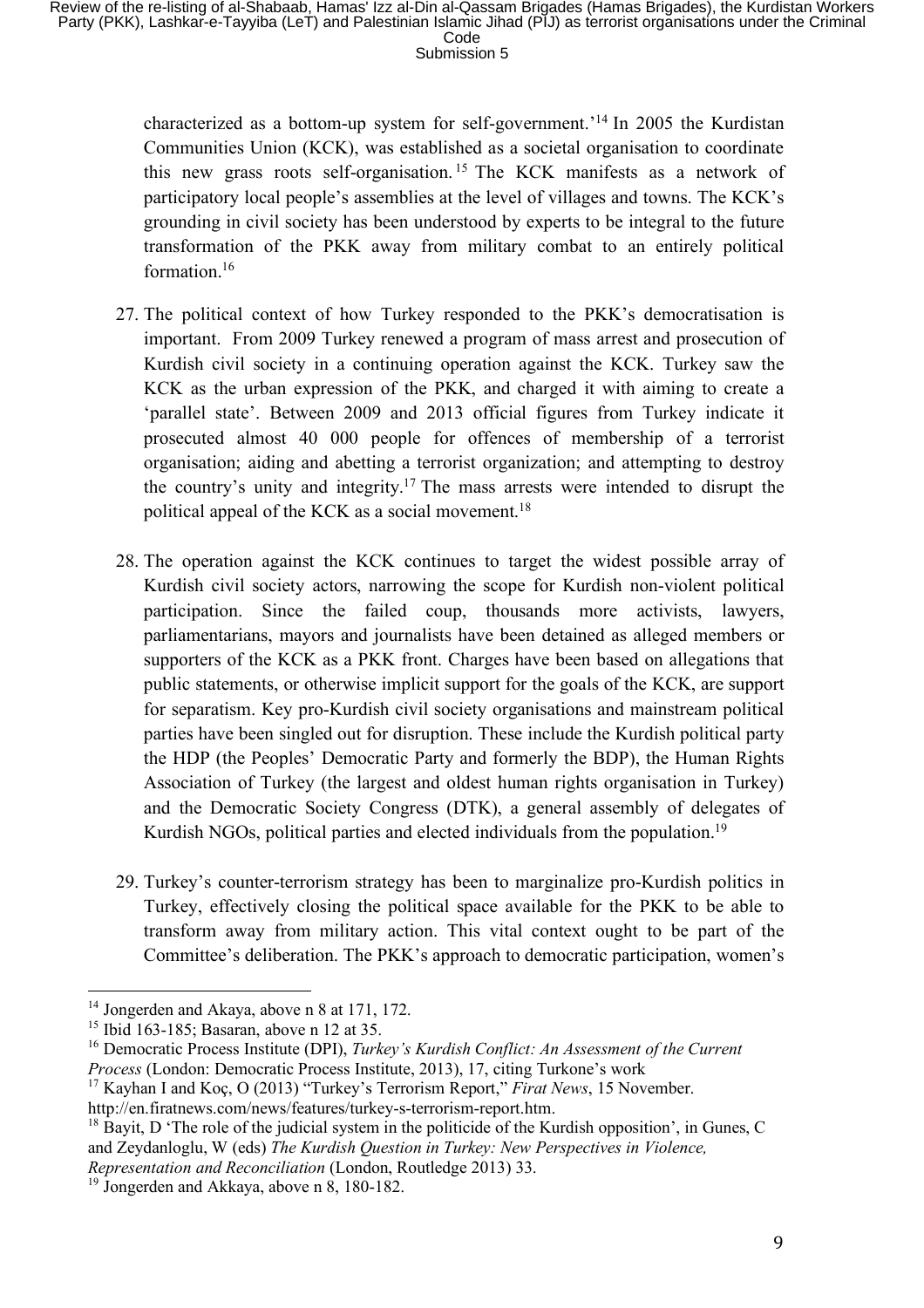rights, ecology and environment and to a democratic Middle East, is a relevant consideration for why the regulation should be disallowed.

## **ASIO criteria – threats to Australian security interests**

- 30. The Minister's explanatory statement explains: 'Terrorist organisations including the Kurdistan Workers' Party, present a threat to the security of Australia and often seek to harm Australian and our democratic institutions.' <sup>20</sup> There is no evidence provided in the statement of reasons or elsewhere, that the PKK seeks to harm Australians or Australia's democratic institutions.
- 31. The Committee has previously sought to constrain an overly broad concept of security in accordance with the legislative purpose of proscription:

The intention of the legislation is to protect Australia's security interests and although the concept is wider than demonstrable links to Australia, it still implies some connection to Australian security.<sup>21</sup>

32. In its 2006 review report, the Committee identified that:

Australian interests have been defined for the Committee in previous reviews in terms of threats of harm to Australian travelling into the area of operation of a terrorist organisation or dangers to Australian businesses or trade in such places or threats to Australians in Australia.<sup>22</sup>

33. The Minister's 2018 statement of reasons identifies that the PKK's direct attacks are against Turkish armed forces, and that 'attacks by the group have treated civilian bystanders as acceptable collateral':

> In late-2015 and 2016 there was an increase in the scale of PKK attacks with an expansion of the groups areas of operation to include urban areas across Turkey, including metropolitan centres in the country's west and cities popular with tourists on Turkey's Aegean and Mediterranean coast.

34. The nature of the any particular, collateral threats to Australian civilians should be specified in order that the legislative purpose that listing protect Australian security be accorded with. The statement of reasons does not identify any claimed PKK attacks against any civilians for the relevant period. Hypothetical or potential collateral injury by Australian civilians are too remote to meet the Committee's test that there be reasonable grounds for a connection to Australian security.

<sup>20</sup> Minister for Home Affairs, *Explanatory Statement – Criminal Code (Terrorist Organisation – Kurdistan Workers' Party) Regulations* 2018, 4.

<sup>21</sup> PJCIS (2007) *Inquiry into the Terrorist Organisation Listing Provisions of the Criminal Code Act 1995*, para 4.28.

<sup>22</sup> PJCIS (2006) *Review of the listing of the Kurdistan Workers Party (PKK)* para 2.43 .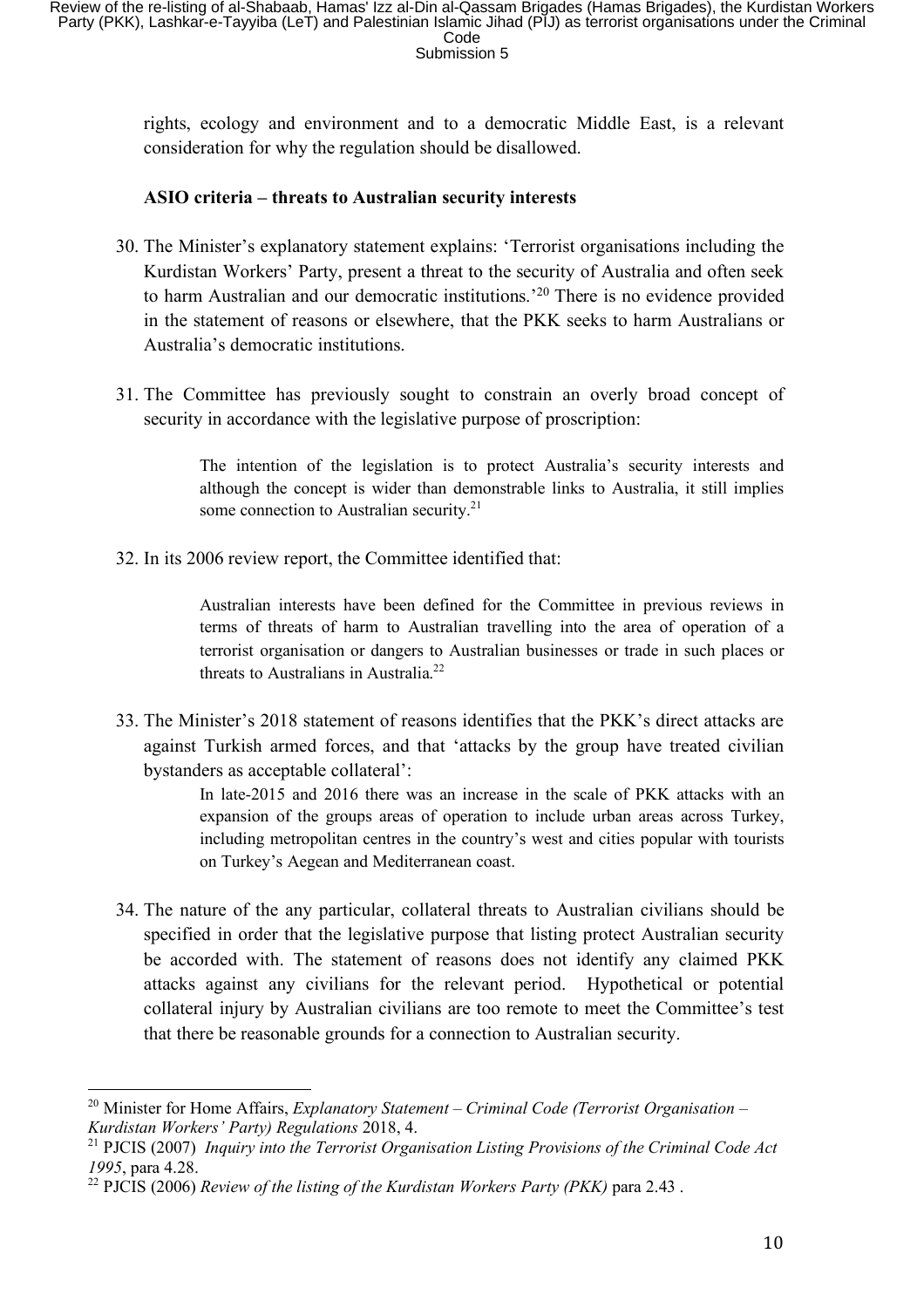# **ASIO criteria - 'Links to Australia': Impacts of listing the PKK on Australian Kurds**

35. The Committee has previously understood that while direct links to Australia are not legally necessary to justify a listing, 'it should be an important consideration."<sup>23</sup> For the then Attorney General, it was a 'significant factor' in a listing decision.<sup>24</sup> The Committee has stated that:

> … a more serious consideration exists where there are substantial links to Australia. Then the potential impact of the listing on Australians needs to be weighed carefully, especially when the offences under the legislation are tied into a broad range of activity.25

- 36. The Committee subsequently departed from this approach. In its 2015 review report the Committee concurred with the Department's view that the PKK's support within the Kurdish community in Australia 'is not relevant to determining whether the organisation meets the criteria for listing as a terrorist organisation.' <sup>26</sup> With respect, the impact of the listing on the Kurds in Australia should remain an important consideration and a significant factor for the Committee's review of the merits of this listing.
- 37. The Committee has previously acknowledged the strong support in the Kurdish diaspora, and in Australia, for the political objectives of the PKK in that many Kurds see the PKK as 'their party'.<sup>27</sup> The Committee acknowledged that the overall aims of the PKK are likely to generate broad sympathy among large numbers of Australians, not only people of Kurdish background.28
- 38. The PKK is recognized by Kurds across the diaspora as fighting for a liberation struggle in self-defence of Kurdish self-determination. The survival of Kurdish identity is entwined with the military defense of the Kurds by the PKK. The experiences of severe repression and punitive cultural assimilation of ordinary Kurdish civilians relied upon a legal and political regime that equated Kurdish identity with being a terrorist. The designation of the PKK as a terrorist organisation in Australia thus has a detrimental, psycho-social effect on the Kurds that fosters social exclusion and stigma.

<sup>23</sup> Ibid 2.35.

<sup>&</sup>lt;sup>24</sup> Ibid 2.33 citing review of the listing of the PIJ June 2004, p.19

<sup>&</sup>lt;sup>25</sup> Ibid 2.36

<sup>26</sup> PJCIS (2015) *Review of the re-listing of Al-Shabaab, Hamas'Izz al-Din al-Qassam Brigades, Kurdistan Workers Party (PKK), Lashker Tayyiba and Palestinian Islamic Jihad as terrorist organisations* 3.46; 3.56.

<sup>27</sup>PJCIS (Minority Report) (2006) *Review of the relisting of the PKK* 1.31.

<sup>28</sup>PJCIS (Majority report) (2006) *Review of the relisting of the PKK* 2.38.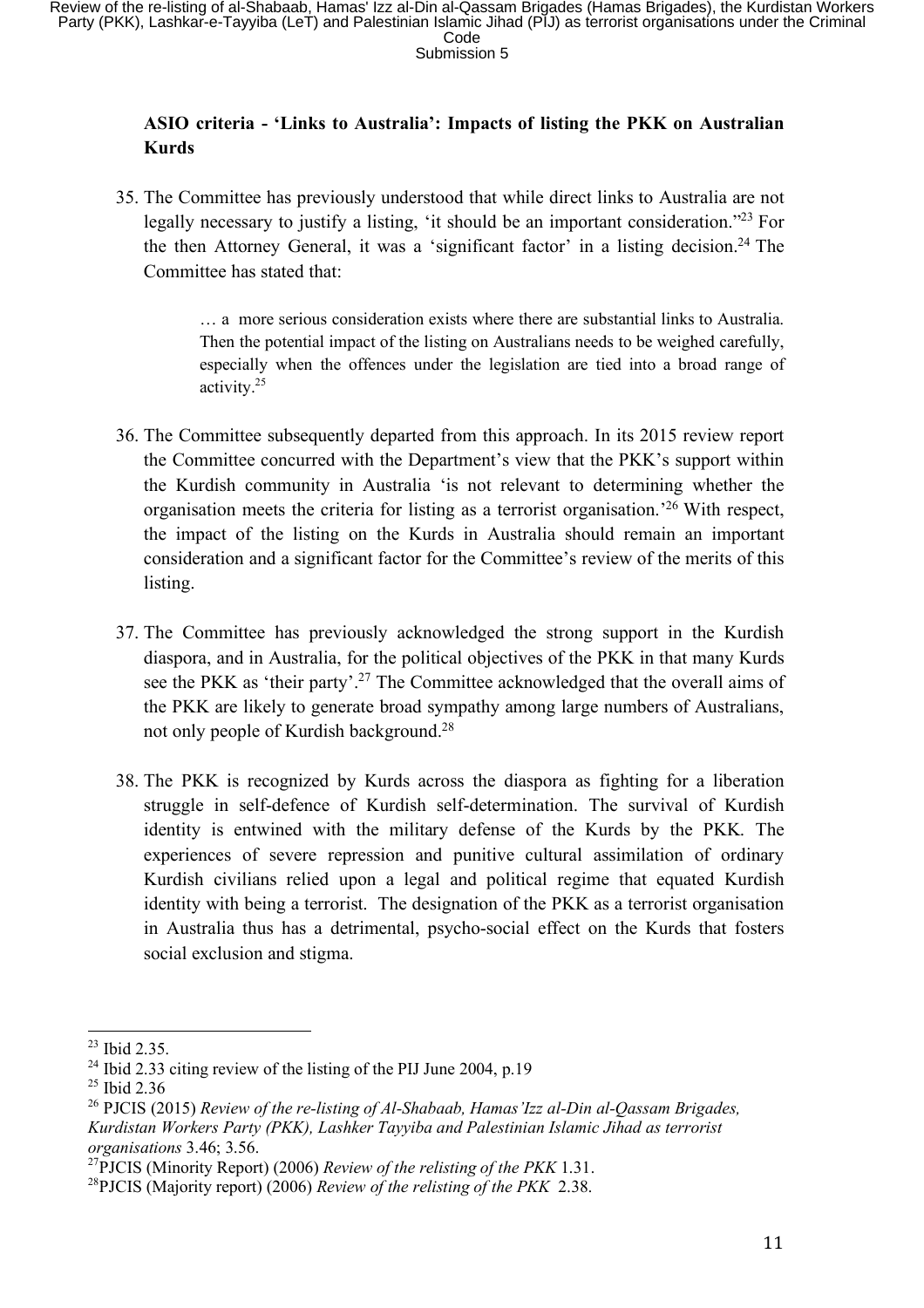39. The impact of the listing on Australian Kurds is characterised in past reviews in a way that does not account for the sociological or practical reality of the PKK and its relationship to the Kurds. The Committee have distinguished between support for the PKK's broader political aspirations, and support for its military tactics, suggesting that the Criminal Code does not criminalise 'community support for the broader Kurdish independence movement'.<sup>29</sup> The Attorney General's Department stated:

> Australians do not face penalties for supporting Kurdish civil society movement or political parties in Turkey, for supporting a peaceful resolution to the conflict between the PKK and the Turkish Government or the promotion of Kurdish rights in Turkey. The listing of the PKK only provides for criminal penalties for individuals who are members of the PKK, provide support, recruit for or direct the activities of the PKK, provide training to, receive training from or participate in training with the PKK, get funds to the PKK, and in certain circumstances, associate with the PKK.<sup>30</sup>

- 40. The Department's advice that Kurds could avoid criminalisation by maintaining support for only the political aspirations of the PKK does not give due consideration to the breadth of the offences in the Criminal Code nor to the 'breadth' of the PKK. As I have outlined, the PKK are not simply engaged in military conduct but are also associated with broad based social movements and assemblies woven into the fabric of Kurdish civil society in Turkey's south east**.**
- 41. On a proper construction of the offences, the listing of the PKK exposes Kurds who support the PKK to serious discretionary criminalisation. Listing the PKK makes directing the activities of, membership of, recruiting for, training, funding, supporting or associating with the PKK a crime under Australian law. <sup>31</sup> These are among the most serious offences in the Criminal Code each carrying a maximum 24-year prison term, <sup>32</sup> with the exception of the membership offences carrying a 10-year maximum term <sup>33</sup> and associating, which carries a three-year maximum <sup>34</sup> . No actual involvement in, or conspiracy to commit, acts of harm in Australia, or anywhere else, are required to constitute an offence. The elements of the offences are expansive, drawing on largely undefined terms new to the criminal law. Considered in relation to the type of entity that the PKK is, the offences may criminalise the broadest range of conducts, relationships, association and affiliations of Kurds in Australia.

<sup>29</sup>Ibid 2.40.

<sup>30</sup> PJCIS (2015) above n 26, 3.47.

<sup>31</sup> *Criminal Code Act 1995* (Cth) sections 102.2-102.8.

 $32$  If the offences are committed with recklessness as to the status of the organisation, rather than knowledge as to that status, then the maximum penalty is fifteen years imprisonment. *Criminal Code Act 1995* (Cth) sections 102.2(20), 102.4(2), 102.6(2), 102.7(2).

<sup>33</sup> *Criminal Code Act 1995* (Cth) section 102.3(1).

<sup>34</sup> *Criminal Code Act 1995* (Cth) section 102.8(1), (2).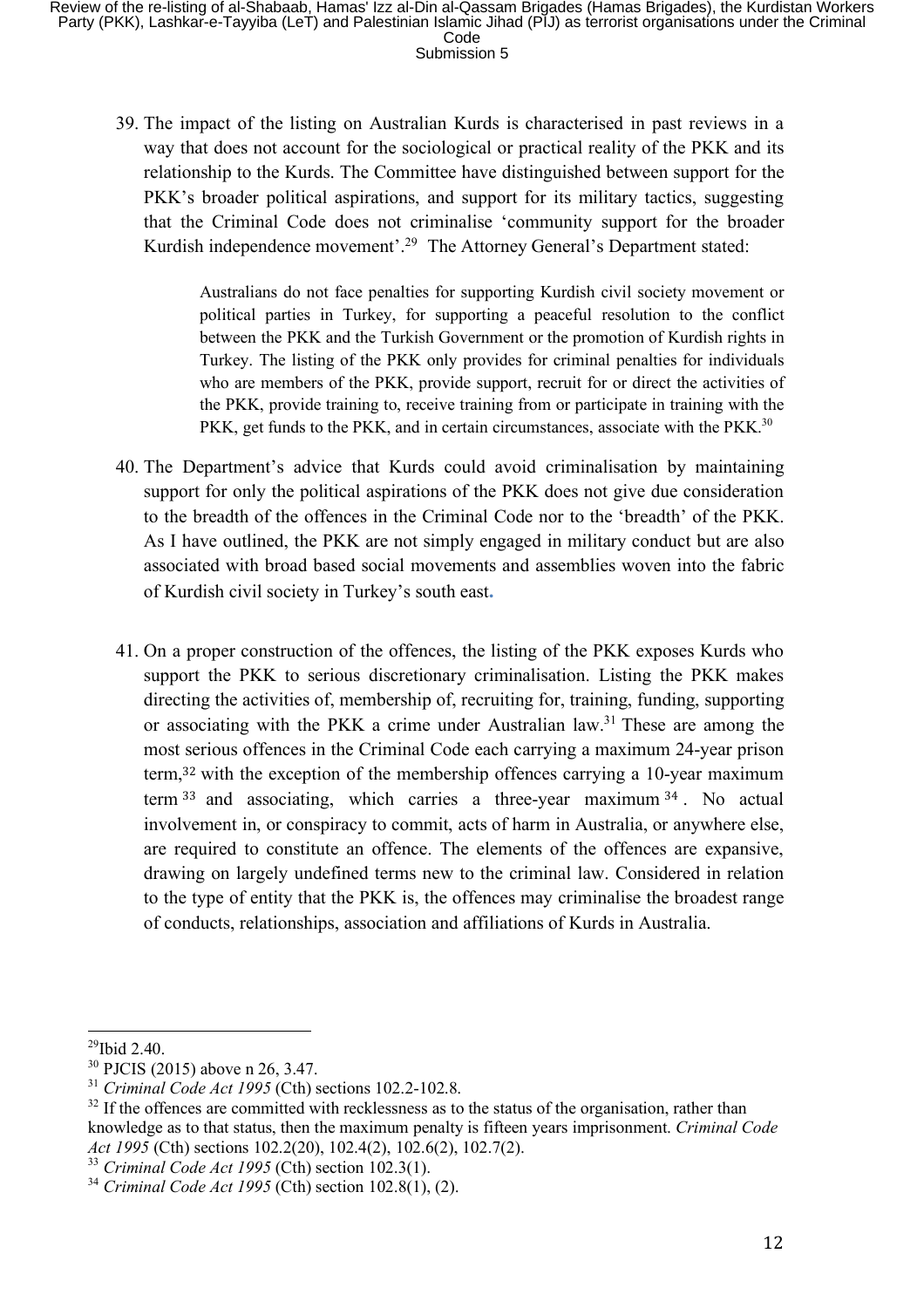- 42. Only the support offence is tied to the definition of terrorist act. It is an offence to intentionally provide support or resources that directly or indirectly helps a terrorist organisation engage in planning, preparing, assisting or fostering the doing of a terrorist act.35 The difference between working towards the political objectives of the PKK, and support deemed to 'indirectly foster a terrorist act' may be semantic.
- 43. The effect of listing the PKK is to criminalise some activities of people associated with the organisation that would otherwise be an exercise of the right to family life, and freedom of association in the absence of an express legislative intent to do so. For example, sending money or remittances to family members in Turkey who are 'members' of the PKK engaged in political work, could attract the application of the provisions, recalling that being in or with the PKK is not synonymous with fighting in the HPG but extends to those who identify as PKK in its many congresses, committees and grassroots bodies.
- 44. Kurds in Australia have been targeted by the Australian Federal Police (the AFP) and the Australian Security and Intelligence Organisation (ASIO) and state police since the PKK was first listed. On 19 August 2010, 17 Kurdish residences across Melbourne and Sydney, including Kurdish community organisations, were raided by the AFP and Victorian and NSW Police with search and enter warrants. The reported purpose of the raids related to funding offences under division 102.6 of the Criminal Code. A spokeswoman for the Kurdish Association said the dawn raids were 'extremely degrading' for those targeted and the entire Kurdish community.36 To date, no-one has been charged with an offence in relation to those investigations.
- 45. The Police actions communicated to the Kurds that they are being monitored as a result of the listing. Kurds across the diaspora may send money to a range of Kurdish organisations in Turkey, including Kurdish Human Rights Organisations, prisoner support groups and the HDP (People's Democratic Party). Some of these organisations are imputed by the Turkish state as supporting the PKK and many individuals associated with human rights groups and mainstream political parties including the HDP have been detained for long periods in Turkey awaiting terrorism charges relating to the PKK based on speech acts and associations.
- 46. In relation to the 2010 raids, the Sydney Morning Herald reported that:

The Turkish embassy in Canberra welcomed the raids, saying it had held ''concerns'' about the Kurdish associations for years. ''They have been using flags and banners of PKK and carrying posters of Ocalan," the second secretary of the Turkish embassy in

<sup>35</sup> *Criminal Code Act 1995* (Cth) section 102.7

<sup>36</sup> Millar, P, Welch, D & Sexton**,** R **'**Police Raids Aimed at Kurdish Terrorist Group', *The Age*, 20 August 2010.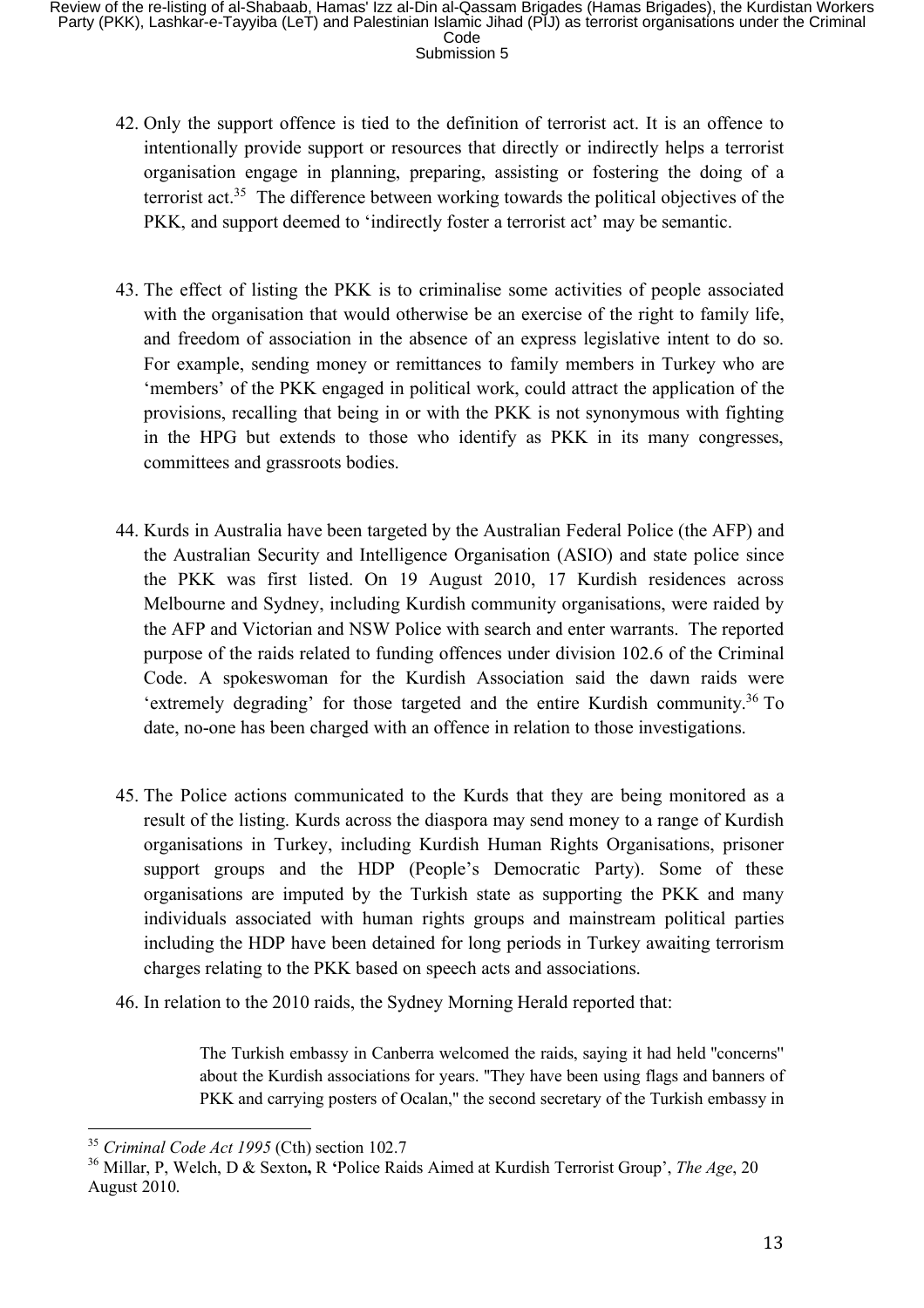Canberra, Umut Ozturk, told the *Herald*. ''Their rhetoric is intended to promote the activities of PKK/Kongra-Gel.''<sup>37</sup>

47. The Australian authorities have expressed a similar view to the Turkish embassy, intervening when Kurds have exercised their rights to political expression. In one example:

> On 27 March 2006 thousands of Kurds demonstrated in Diyabakir, Turkey, against the Turkish military's use of chemical weapons against PKK guerrillas. Unarmed civilian demonstrators were fired on by security forces, killing thirteen people including three children. At a solidarity demonstration in Melbourne outside the Turkish consulate a detective from Victoria Police's Security Intelligence Group advised protestors holding portraits of jailed PKK leader Abdullah Ocalan that it was illegal to do so now and that 'there may be consequences'. Kurdish attendees at the rally said they responded to the detective by asserting that, since Ocalan was at that time appealing his conviction in the European Courts, he was technically not a terrorist and therefore how could it be a crime to display his portrait? Attendees, however, put the portraits away.<sup>38</sup>

- 48. No charges were subsequently brought against any person for 'informal membership' of the PKK. However the elements of the membership offence are so broad that declaring support for Abdullah Ocalan as one's leader, attending rallies or meetings that seeks to intentionally assist the PKK in its political objectives or political work, remains open on the construction of the offence. The membership offence was considered by some of the members of the PJCIS to be so broadly defined as to include informal proclamations by Kurds that the PKK was 'their party'.<sup>39</sup>
- 49. For Kurdish communities, the emergence of the PKK is understood as the last opportunity for Kurds to have survived as a people against state repression and genocidal practices aimed at eradicating Kurdish cultural identity. The PKK and Abdullah Ocalan are at the core of collective Kurdish identity.
- 50. 'Ali', a Kurdish refugee who settled in Australia in the 1980s, describes the commitment many Kurds have to the PKK:

Kurdish people are the PKK and the PKK are the Kurdish people. There is strong support from the Kurdish people and the Kurdish nation for the PKK. Because of the PKK the community could see they could regain their identity and language and culture—even when migration to other countries or when we forcibly located to metropolitan cities or Europe. It is important for Kurdish people who have migrated to Australia to keep language and be part of this movement, to morally support this movement, which is a freedom movement.<sup>40</sup>

<sup>37</sup> Welch, D, 'Police raid Kurdish Groups at daybreak', *Sydney Morning Herald*, 20 August 2010.

<sup>38</sup> Sentas, *Traces of Terror*, Above n 1, 270.

<sup>39</sup> PJCIS (Minority report) (2006), *Review of the Listing of the PKK*, para 1.31.

<sup>40</sup> Sentas, *Traces of Terror*, above n 1, 267.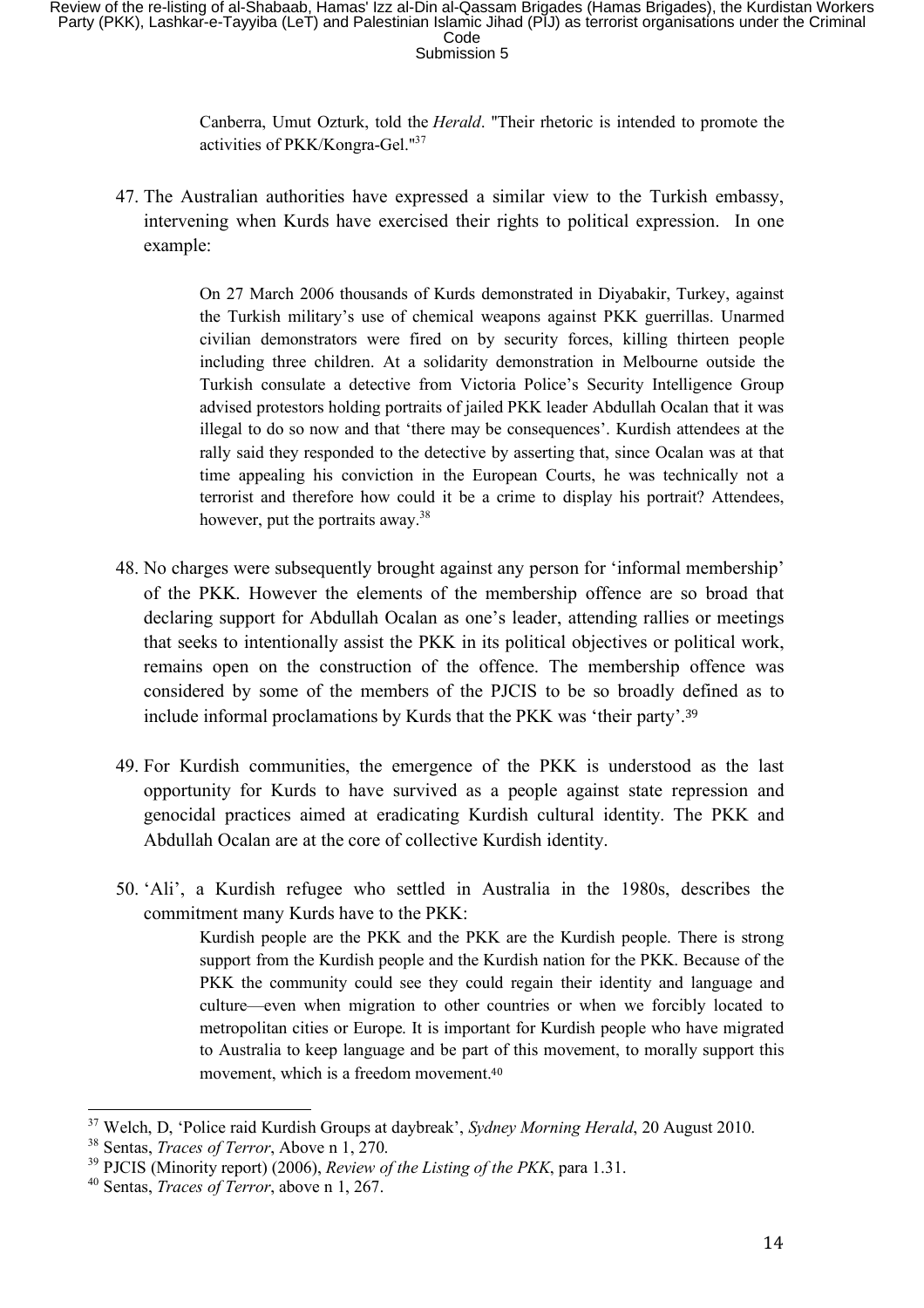- 51. The popular refrain "I am the PKK" is common across the diaspora. This does not mean that when a Kurd says "I am the PKK' that they are communicating a fact that they once were or are a guerilla. Although, almost every Kurdish family will either have a family member or know someone who went to the mountains. Uttered as speech acts and displayed on placards and t-shirts, neither is "I am the PKK" primarily a civil disobedience tactic or used as a protest performance. When Kurds say, "I am the PKK" this attests to the entwined social identity Kurds share with the PKK through collective experiences of trauma, assimilation and repression. Many Kurds will say they are the PKK, as a way of communicating that they survived Turkey's attempts to destroy Kurdish identity, only because of the PKK. The institutionalised policies of denial of the very existence of Kurdish identity are integral to many Kurdish people's solidarity and loyalty to the PKK, as both symbol and material vehicle for greater recognition and justice for the Kurds.<sup>41</sup>
- 52. In the absence of any need for an allegation of planning, preparing, funding or fostering a terrorist act, association with or membership of a terrorist organisation are not offences in the 'normal' sense of the criminal law. The purpose of these offences are not to criminalise *acts* but the broadest of relationships to the organisation, understood as provision of legitimacy to the political goals of the PKK. Associating with, or membership of the PKK is an identity or 'status' offence that disrupts the ethno-political aspirations and associations of Kurds, and the implied freedom of political communication in the Australian Constitution.
- 53. These select examples from my research reflect a broader pattern of how the listing of the PKK has negative impacts for the broader Kurdish community. Regardless of whether charges are laid against individuals, interventions by police or ASIO function as a form of criminalisation that stigmatizes and labels the entire Kurdish community, constructing a 'suspect community'. The social harms of terrorist labeling include social exclusion, interpersonal racism and hate-crimes. The Kurdish community have reported receiving death threats. The Kurdish Association of Victoria building was subject to several violent attacks by unknown assailants before the building was then burnt down in April 2011. My research finds stigmatisation across the Kurdish diaspora to be a systemic effect of terrorist labelling, rather than the perceptions or poor experiences of a handful of people.

## **ASIO criteria - Engagement in peace process**

*The conflict between listing and peace processes*

54. The Committee's previous assessment, and ASIO's advice, that proscription can do harm to a peace process, warrants consideration. There is a body of empirical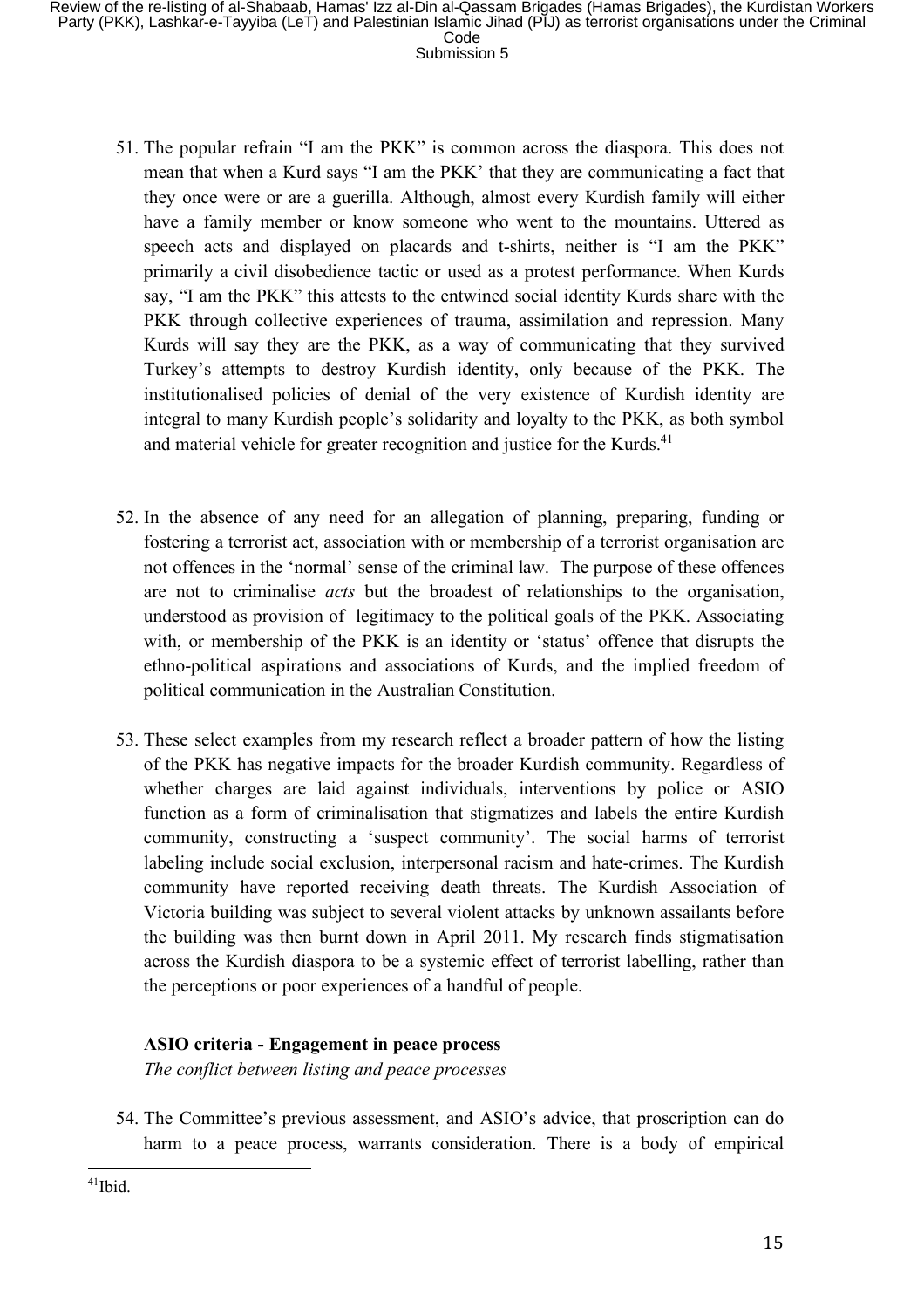research that finds terrorist listing can undermine the resolution of armed conflicts. International listing or sanctions regimes were introduced to purportedly prevent violent extremists from carrying out terrorist attacks and to incentive a behavioral change towards de-radicalization. Instead, the evidence demonstrates that diverse international listing regimes undermine the necessary conditions conducive to peace.42 The heart of the paradox is by design. Proscription aims to *isolate* (by removing financial and material support); *disrupt* associates; stigmatise and *delegitimise* the objectives of listed entities no matter if these objectives are just, and thereby end political violence.<sup>43</sup>

- 55. In my 2015 collaborative research study, the proscription of non-state actors in armed conflicts was found to:44
	- Exacerbate conflicts by encouraging state repression of civil society generating additional grievances to fuel the conflict;
	- Marginalise the legal right to self-determination and fail to protect oppressed minorities;
	- Impede confidence-building with listed actors and inside mediators by denying their political status and generating asymmetry;
	- Criminalise third party mediation and negotiation support and cause third parties to withdraw or substantially alter the scope and effectiveness of their peace building work;
	- Criminalise civil society groups connected to armed actors whose engagement with the armed actor is essential for encouraging their participation in negotiations.
- 56. The problem is that the aims of listing are contrary to established best practice in conflict transformation approaches to peace building. Conflict transformation seeks to address the root causes of conflicts by supporting gradual change over time to ultimately facilitate constructive means to transform the entirety of the societal relationships and structures that maintain a conflict, as a necessary prerequisite for a 'just peace'. Political conflicts require political solutions and engaging with non-state armed groups is an essential requirement for conflict transformation towards sustainable peace and justice. An essential principle of peace building is not to presuppose the legitimacy of state violence and repressions but rather view the

  $42$  Dudouet, V. (2011) "Anti-Terrorism Legislations: Impediments for Conflict Transformation," in *Berghof Policy Brief 02* (Berlin: Berghof Conflict Research); Haspeslagh, S. (2013) ""Listing terrorists": the impact of proscription on third-party efforts to engage armed groups in peace processes - a practitioner's perspective," *Critical Studies on Terrorism* 6, no. 1; Dudouet, V. and Haspeslagh, S (2011) "Mediating Peace with Proscribed Armed Groups: A Policy Workshop Report on the Implications of European Union Counter-Terrorism Legislation for Mediation and Support for Peace Processes," (London and Berlin: Conciliation Resources and Berghof Peace Support); Boon-Kuo, Hayes, Sentas and Sullivan, above n 2.

<sup>43</sup>Boon-Kuo, Hayes, Sentas and Sullivan, above n 2.

 $44$  Ibid.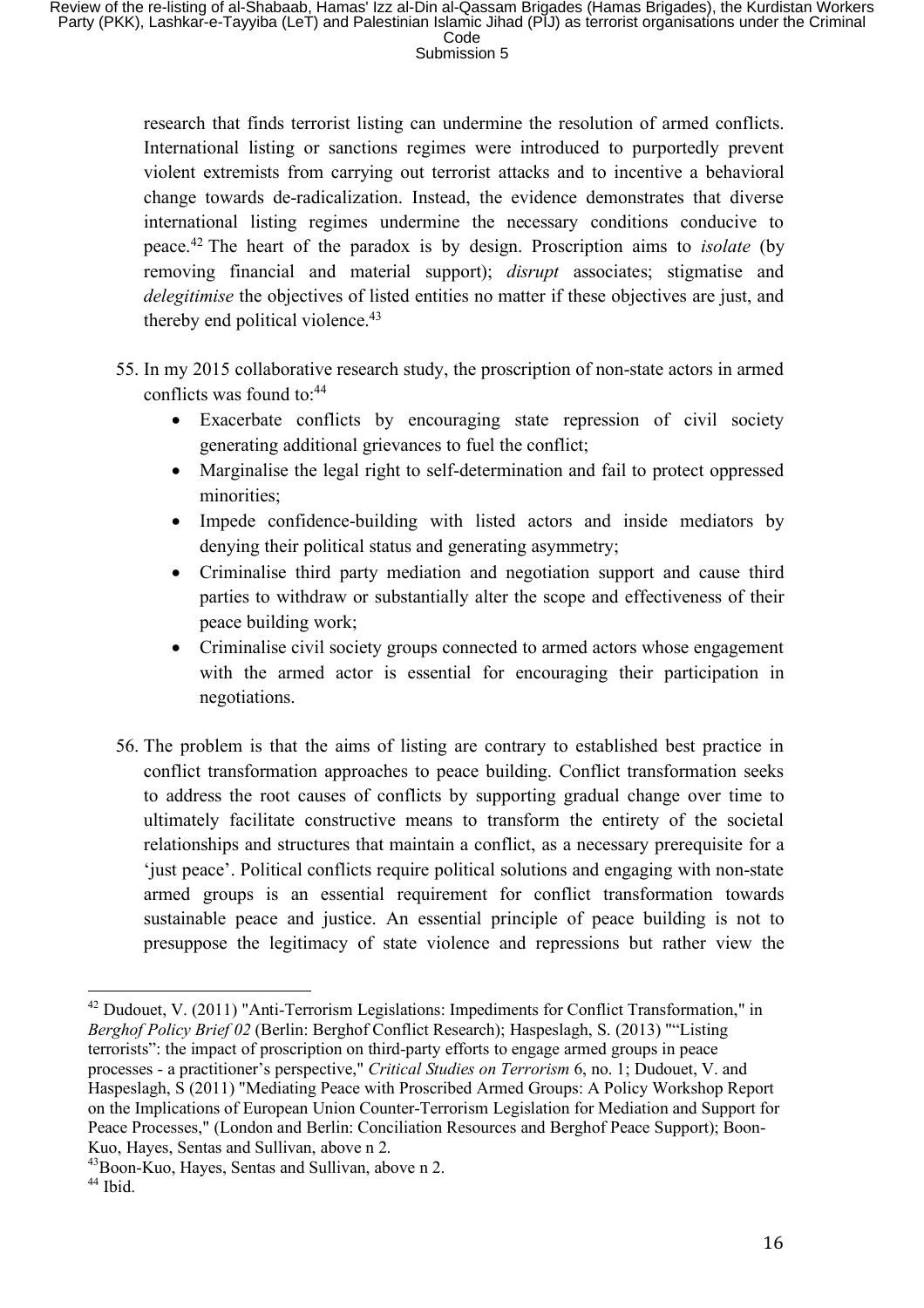political legitimacy of all parties to the conflict as a necessary precondition for dialogue. In conflict transformation, the use of violence is not a disqualifier for engagement because prematurely requiring disarmament is understood to jeopardise peace negotiations. Instead, conflict transformation emphasizes reciprocal demilitarisation in the context of broad structural, political reform to begin to address root causes. In contrast, listing shapes a norm whereby a non-state actor must renounce and desist from violence, as a condition of future engagement.

### *The PKK-Turkey peace negotiations*

- 57. Over the course of the conflict, the PKK has committed to engaging in a political process to resolve the conflict. It has engaged in unilateral ceasefires over the years that have been integral first steps in each opening for negotiations. The PKK was involved in a fragile peace process with Turkey formally between 2009-2011 ('the Oslo talks' - with private first contacts from 2005) and again between 2013-2015, beginning with Abdullah Ocalan's Newroz Declaration in March 2013, calling for a peace process.
- 58. The reasons why the peace process broke down are complex and multifaceted and are not addressed in detail here.<sup>45</sup> In sum there are three broad dynamics why the peace process begun with the Oslo talks, finally broke down in 2015. First, the moderate political concessions and processes required of Turkey to move the fragile process to the next stage did not eventuate (including, constitutional recognition of Kurdish identity and a Truth and Reconciliation Commission.) This resulted in a significant undermining of trust amongst the Kurds. Second, the Oslo process was conditioned for failure by 'deep state' forces, including; the attempted prosecution of Turkey's key Oslo negotiator, the Director of Intelligence (MIT), Hakan Fidan; the designation of several Kurdish negotiators on the *US Kingpin list*, after negotiations began;<sup>46</sup> the murders of three PKK women in Paris in which the French prosecutor named the MIT (or individuals in the MIT) in the indictment as having a possible involvement.<sup>47</sup> Third, the broader context of Syria and Iraq was decisive. For Turkey's part, it saw the Kurds' declaration of an autonomous Rojava region in Syria after the PKK-YPG resisted ISIS, as a territorial threat to its sovereignty. Ocalan's blueprint for 'democratic autonomy' was applied in Rojava's cantons as an experiment in direct governance through communal assemblies. Kurdish self-governance has been argued as the reason for both Turkey's, and ironically, ISIS' hostility to Rojava.<sup>48</sup> For the PKK's part, it alleged Turkey to be indirectly supporting ISIS against the Kurds. The ISIS bombing of a peaceful Kurdish rally in Ankara on 10 October 2015, killing 107 and injuring more than 500, in effect ended the peace talks with an intensified return

<sup>45</sup> See Boon-Kuo, Hayes, Sentas, Sullivan (chapter 5).

<sup>46</sup> Sentas above n 1

<sup>47</sup> Basaran above n 12, 77-80.

 $48$  Ibid 167.